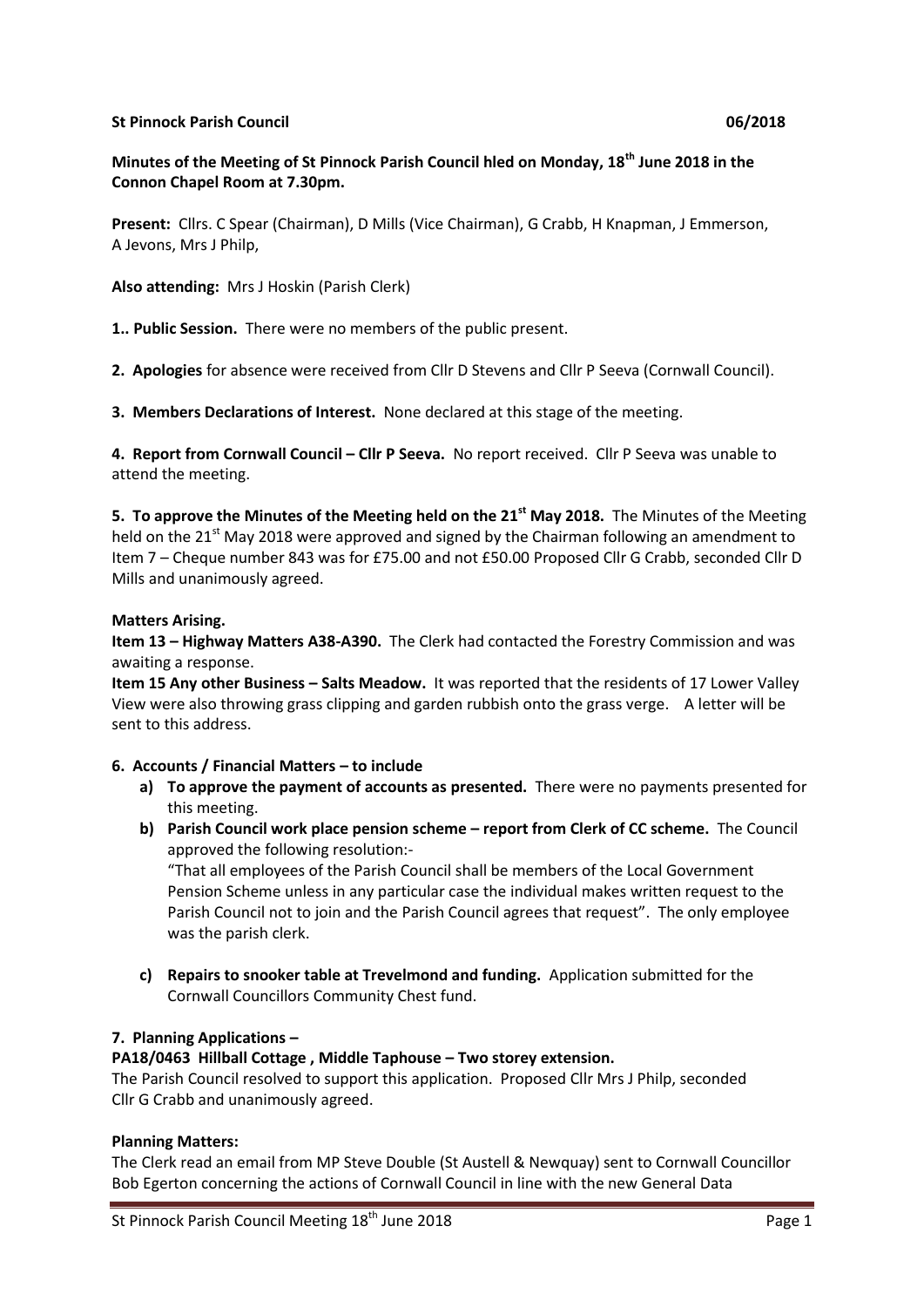Protections Regulations that he felt were and over reaction and not helpful to town and parish councils, or MP's in doing their job in representing constituents on matters such as planning and enforcement cases It was noted that much of the enforcement cases had been taken off the Cornwall Council website. It was proposed by Cllr C Spear, seconded by Cllr D Mills and unanimously agreed these comments be supported.

**8. Playing Field, East Taphouse – replace / repair rubber tile surfacing.** The Clerk reported that the company Outdoor Play People do not recommend lifting and relaying rubber tiles, and their wet pour surfacing was calculated at approx. £80.00 per square metre. It was agreed that Clerk contacts Tiflex to discuss various options and products from this company.

**9. Parish Council policies – to approve the adoption of the Freedom of Information Act – Policy for Handling requests for Information.** It was proposed by Cllr A Jevons, seconded by Cllr D Mills and unanimously agreed that this policy be adopted.

### **10. Local Government Electoral review – Draft recommendations for Cornwall – to agree on a response to the consultation that closes on the 17th September 2018.**

Cllrs. C Spear and D Mills had attended the last Liskeard Community Network Meeting and reported that the other parish councils within the Network along with the Liskeard Town Council supported St Pinnock Parish Councils' campaign to remain in this Network Area and agreed there was no justifiable link to Lostwithiel.

It was agreed that Cllr D Mills drafts a letter for approval at the next Parish Council meeting for the electorate to sign and submit. Proposed Cllr J Philp, seconded Cllr C Spear and unanimously agreed. It was felt that Cornwall Council should be challenged on their recommendations that did not reflect the interest and lives of the people in the parish.

The Boundary Commission could also be asked what the Parish Council needed to do to be heard. Proposed Cllr Mrs J Philp, seconded Cllr D Mills and unanimously agreed.

### **11. Correspondence – report from Clerk.**

o **Cornwall & Isles of Scilly Police –** newsletter Issue One.

### **12. Highway Matters to be reported to Cormac and update on outstanding matters.**

- o Potholes were reported in the Braddock School to Bethel Chapel area,
- $\circ$  The restricted visibility on the junction at Bosent Cross owing to overgrown hedges.
- $\circ$  The overgrowth encroaching over the bridge at Doublebois that had now restricted the width of the carriageway to the extent that two lorries cannot pass.
- $\circ$  Cllr D Mills reported that the overgrown hedges in the Connon area, reported on the 6<sup>th</sup> June 2018 had been trimmed on the  $13<sup>th</sup>$  June 2018.
- $\circ$  The ongoing issue with the drains off the B3359 / A390 had been jetted but would continue to flood local properties if the long term problems were not resolved and the drains were not unblocked / repaired.
- o The winter grit bin opposite the telephone kiosk at Trevelmond had split.

# **13. Parish Matters to discuss / report:-**

- o **Liskeard Community Network Meeting.** As reported under Item 10 Cllrs. C Spear and D Mills had attended this meeting at St Keyne and gave a verbal report. The template for a draft Community Emergency Plan – Major Incident Procedures had been issued and Cllr D Mills will forward this to the Clerk and Cllr A Jevons.
- o **Update on the provision of a Defibrillaotr for Trevelmond.** Awaiting information from Cllr D Stevens on feedback from residents as to whether or not they have now resolved all previous queries and wish to go ahead. Some funding was available from local businesses